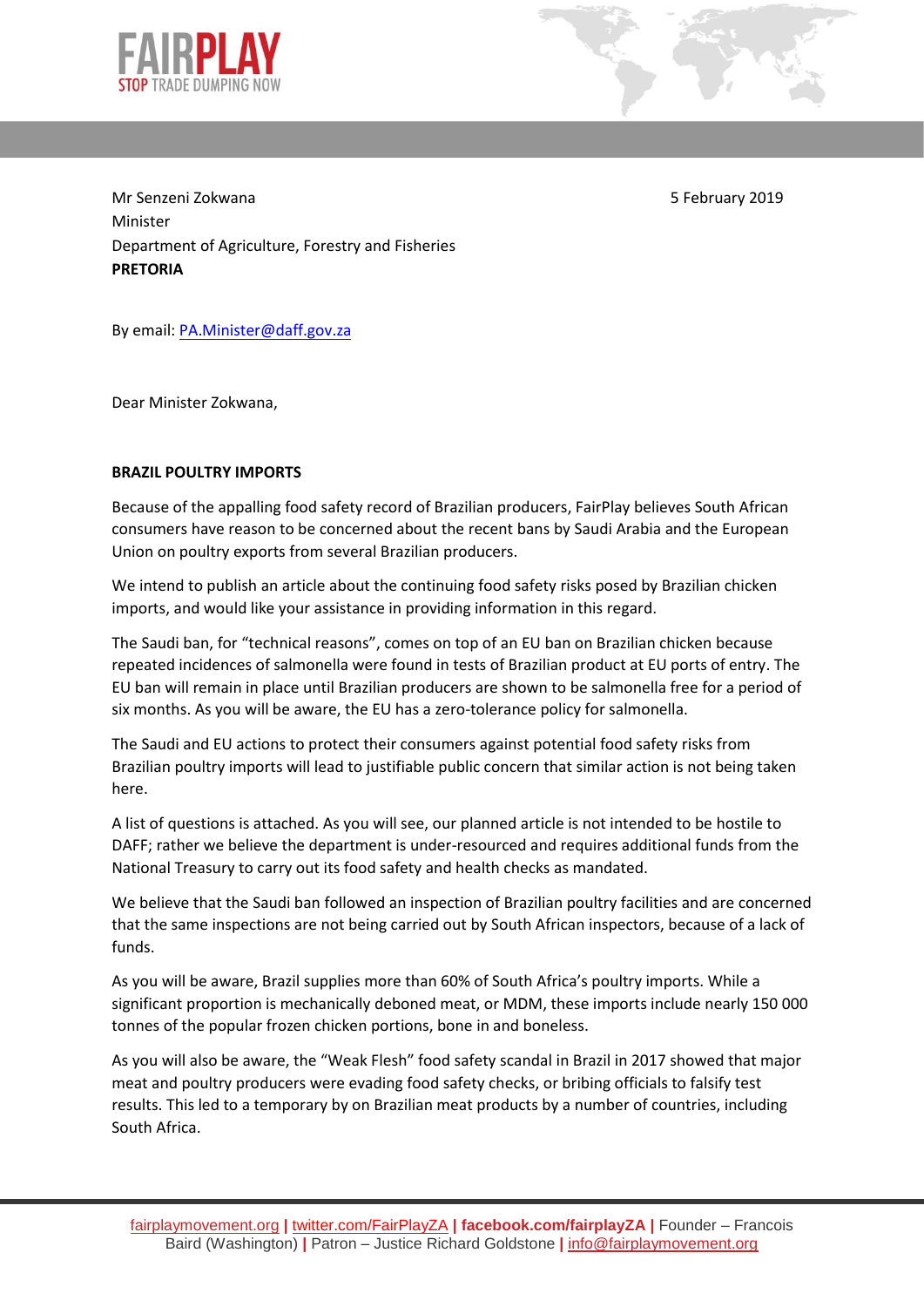



The additional EU and Saudi Arabian action shows that consumers still have reason to be worried. There is a very strong possibility that chicken consignments originally destined for Saudi Arabia and EU countries will now be diverted to the South African market because they know our health checks are less stringent.

An under-resourced food-safety inspectorate means that public health is being put at risk. FairPlay believes DAFF should be adequately staffed and funded so that our consumers have the food safety protection to which they are entitled.

The answers to our questions will enable us to campaign for these additional resources.

We look forward to your co-operation in this matter, and your early reply would be appreciated.

Yours sincerely,

Wancow Baid.

**FRANCOIS BAIRD** FOUNDER